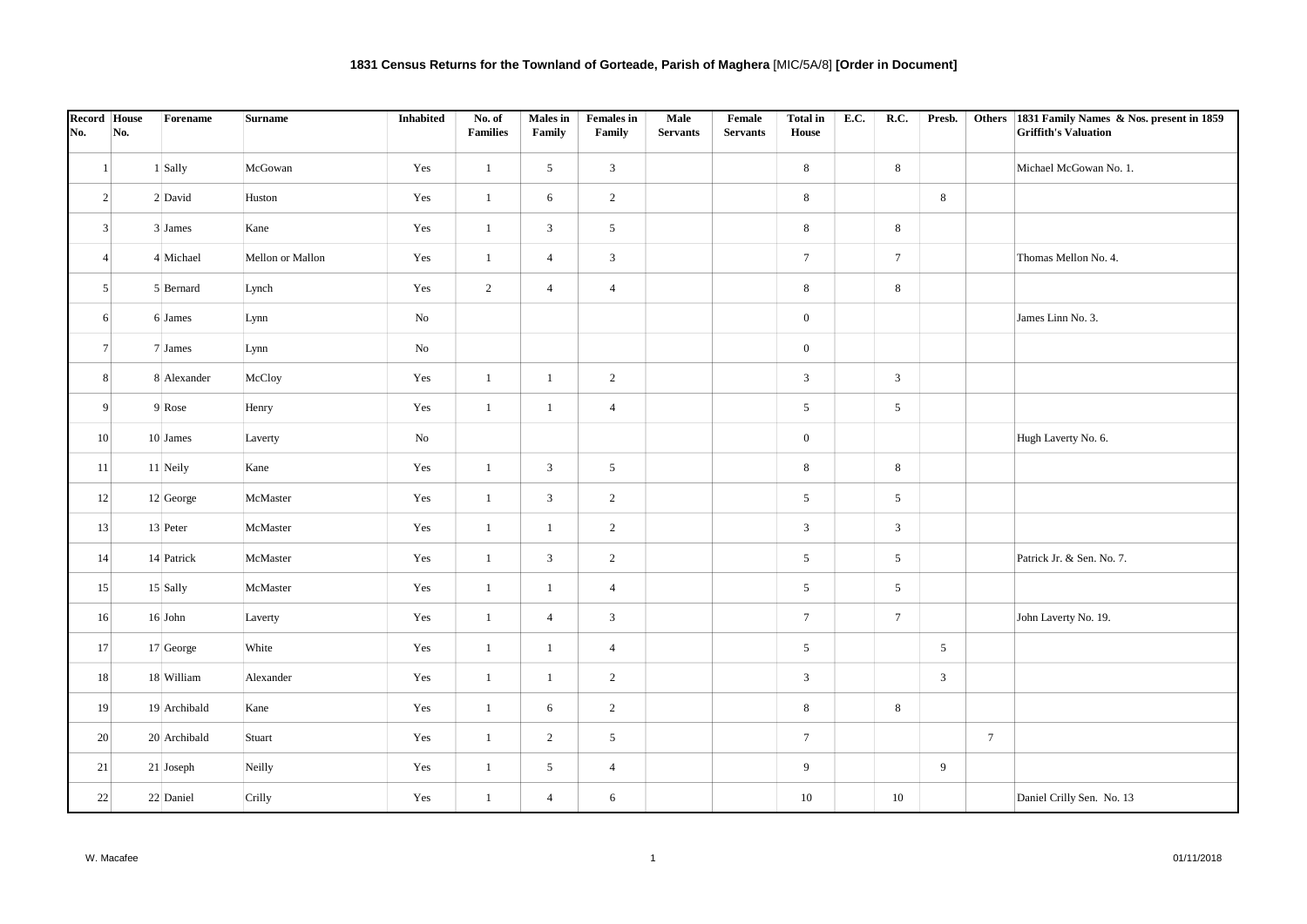| Record House<br>No. | No. | Forename    | <b>Surname</b> | Inhabited | No. of<br><b>Families</b> | <b>Males</b> in<br>Family | <b>Females in</b><br>Family | Male<br><b>Servants</b> | Female<br><b>Servants</b> | <b>Total in</b><br>House | <b>E.C.</b> | R.C.            | Presb.         |   | Others 1831 Family Names & Nos. present in 1859<br><b>Griffith's Valuation</b> |
|---------------------|-----|-------------|----------------|-----------|---------------------------|---------------------------|-----------------------------|-------------------------|---------------------------|--------------------------|-------------|-----------------|----------------|---|--------------------------------------------------------------------------------|
|                     |     |             |                |           |                           |                           |                             |                         |                           |                          |             |                 |                |   |                                                                                |
| 23                  |     | 23 Robert   | O'Kane         | Yes       | $\mathbf{1}$              | 3                         | $\overline{2}$              |                         |                           | $5\overline{)}$          |             | 5 <sup>5</sup>  |                |   |                                                                                |
| 24                  |     | 24 Michael  | McKeown        | Yes       | $\mathbf{1}$              | $\mathbf{3}$              | $\overline{2}$              |                         |                           | $5\overline{)}$          |             | $5\overline{)}$ |                |   |                                                                                |
| 25                  |     | 25 Robert   | Pickette       | Yes       | $\mathbf{1}$              | $\mathbf{1}$              | $\overline{4}$              |                         |                           | 5                        |             |                 | 5              |   |                                                                                |
| 26                  |     | 26 James    | Huston         | No        |                           |                           |                             |                         |                           | $\overline{0}$           |             |                 |                |   |                                                                                |
| 27                  |     | 27 James    | McKeown        | No        |                           |                           |                             |                         |                           | $\overline{0}$           |             |                 |                |   |                                                                                |
| 28                  |     | 28 Charles  | Patterson      | Yes       | $\mathbf{1}$              | 5 <sup>5</sup>            | $\mathbf{3}$                |                         | $\mathbf{1}$              | 9                        |             | $\mathbf{1}$    |                | 8 |                                                                                |
| 29                  |     | 29 Henry    | Kane           | Yes       | $\mathbf{1}$              | $\mathbf{1}$              | $\mathfrak{Z}$              |                         |                           | $\overline{4}$           |             | $\overline{4}$  |                |   | Bridget Doherty No. 30. [Henry's daughter ]                                    |
| 30                  |     | 30 Rose     | Crilly         | Yes       | $\mathbf{1}$              | $\overline{2}$            | $\mathbf{3}$                |                         |                           | $5\overline{)}$          |             | $5\overline{)}$ |                |   |                                                                                |
| 31                  |     | 31 Daniel   | Crilly         | Yes       | $\mathbf{1}$              | $\overline{2}$            | $\overline{2}$              |                         |                           | $\overline{4}$           |             | $\overline{4}$  |                |   |                                                                                |
| 32                  |     | $32$ John   | Crilly         | Yes       | $\mathbf{1}$              | $\overline{4}$            | -1                          |                         |                           | $5\overline{)}$          |             | $5\overline{)}$ |                |   |                                                                                |
| 33                  |     | 33 Margaret | Crilly         | Yes       | $\mathbf{1}$              |                           | $\overline{4}$              |                         |                           | $\overline{4}$           |             | $\overline{4}$  |                |   |                                                                                |
| $34\,$              |     | 34 Patrick  | Crilly         | Yes       | $\mathbf{1}$              | 5 <sup>5</sup>            | $\mathfrak{Z}$              |                         |                           | $\,$ 8 $\,$              |             | 8               |                |   |                                                                                |
| 35                  |     | 35 James    | Crilly         | Yes       | $\mathbf{1}$              | $\mathbf{1}$              | $\mathbf{1}$                |                         |                           | $\overline{2}$           |             | $\overline{2}$  |                |   |                                                                                |
| 36                  |     | 36 John     | Kane           | Yes       | $\mathbf{1}$              | $\mathbf{1}$              | $\mathbf{1}$                |                         | $\mathbf{1}$              | $\mathbf{3}$             |             | $\mathfrak{Z}$  |                |   | John Kane No. 12.                                                              |
| 37                  |     | 37 James    | Laverty        | Yes       | $\mathbf{1}$              | $\mathbf{3}$              | 5 <sub>5</sub>              |                         |                           | 8                        |             | 8               |                |   | Hugh Laverty No. 6.                                                            |
| 38                  |     | 38 Patrick  | Kane           | Yes       | $\mathbf{1}$              | 5 <sup>5</sup>            | $\mathbf{1}$                |                         |                           | 6                        |             | 6               |                |   | Patrick Kane No. 10Ba.                                                         |
| 39                  |     | 39 Neily    | Kane           | Yes       | $\mathbf{1}$              | $\mathfrak{Z}$            | $\mathfrak{Z}$              |                         |                           | 6                        |             | 6               |                |   | Bernard Kane No. 10Bb.                                                         |
| 40 <sup>°</sup>     |     | 40 James    | Huston         | Yes       | $\mathbf{1}$              | $\overline{2}$            | $\overline{2}$              |                         |                           | $\overline{4}$           |             |                 | $\overline{4}$ |   | James Houston No. 17.                                                          |
| 41                  |     | 41 James    | Huston         | Yes       | $\mathbf{1}$              | $\mathfrak{Z}$            | $\overline{4}$              | $\mathbf{1}$            |                           | 8                        |             |                 | 8              |   |                                                                                |
| 42                  |     | $42$ John   | Dimond         | Yes       | $\mathbf{1}$              | $\mathbf{3}$              | $5\overline{)}$             |                         | $\mathbf{1}$              | 9                        |             | 9               |                |   | Laurence Diamond No. 20.                                                       |
| 43                  |     | 43 Neily    | Dimond         | Yes       | $\mathbf{1}$              | $\mathbf{1}$              | $\mathbf{1}$                |                         |                           | 2                        |             | $\overline{2}$  |                |   |                                                                                |
| 44                  |     | 44 Matthew  | Dimond         | Yes       | $\mathbf{1}$              | 5                         | $\overline{4}$              |                         |                           | 9                        |             | 9               |                |   |                                                                                |